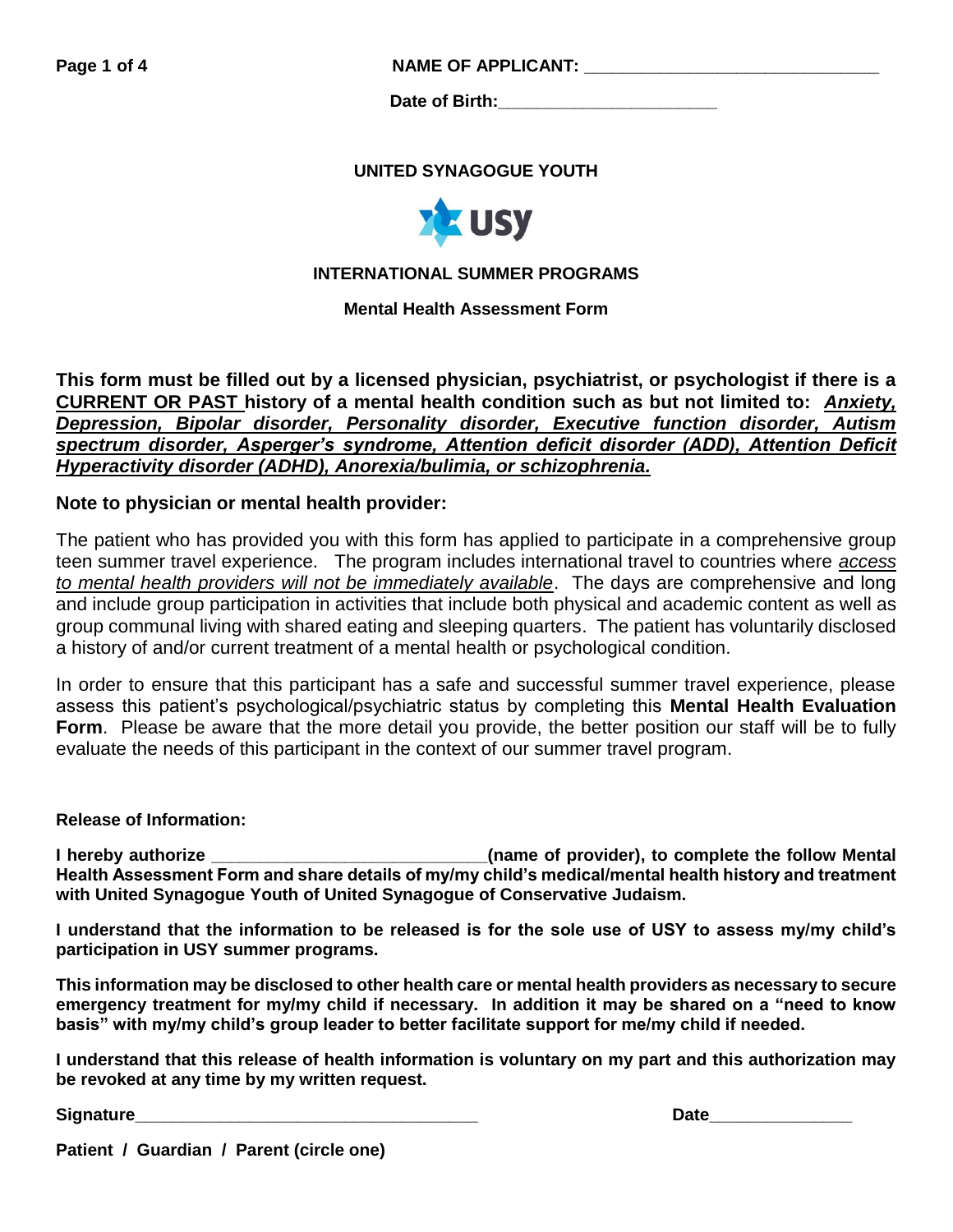# **Mental Health Assessment Form**

| Date of last assessment: (must be within 1 year) _______________________________ |                                                                                     |                      |  |  |                |  |                             |                |
|----------------------------------------------------------------------------------|-------------------------------------------------------------------------------------|----------------------|--|--|----------------|--|-----------------------------|----------------|
| <b>School History:</b>                                                           |                                                                                     |                      |  |  |                |  |                             |                |
|                                                                                  | School Performance – in and out of classroom                                        |                      |  |  |                |  |                             |                |
|                                                                                  | Usual grades: $\Box$ Exceptional                                                    | $\Box$ Above Average |  |  | $\Box$ Average |  | $\Box$ Below Average        | $\Box$ Failing |
|                                                                                  | Has student been held back a grade?                                                 |                      |  |  |                |  |                             |                |
|                                                                                  | Has student ever been expelled from school? $\square$ Yes $\square$ NO If yes, why: |                      |  |  |                |  |                             |                |
|                                                                                  | Has student ever been qualified for special education:                              |                      |  |  | $\square$ No   |  | $\Box$ Yes If yes: grade    |                |
|                                                                                  | Is student CURRENTLY receiving special education services: $\square$ No             |                      |  |  |                |  | $\Box$ Yes If yes: describe |                |
|                                                                                  |                                                                                     |                      |  |  |                |  |                             |                |

## **Substance Use History: (Check all appropriate)**

| $\Box$ Unknown |  | $\Box$ No Current or Past Substance Abuse | $\Box$ Currently Clean & Sober for: $\Box$ >3 Months $\Box$ >1 Year |
|----------------|--|-------------------------------------------|---------------------------------------------------------------------|
| Alcohol        |  | $\Box$ Past $\Box$ Present specify:       |                                                                     |
| <b>Drugs</b>   |  | $\Box$ Past $\Box$ Present specify:       |                                                                     |

## **Mental Status (current):** (Check and/or describe if abnormal or impaired)

| Behavior/relatedness: <b>Qunremarkable</b> |                     | $\Box$ Inattentive        | $\Box$ Impulsive        | $\Box$ Hostile | $\Box$ Avoidant      |
|--------------------------------------------|---------------------|---------------------------|-------------------------|----------------|----------------------|
|                                            |                     | $\Box$ Suspicious/guarded | $\Box$ Agitated         |                | $\Box$ other: $\Box$ |
| Mood/affect:                               | $\Box$ unremarkable | $\Box$ Depressed          | $\Box$ Elated/expansive |                | $\square$ Anxious    |
|                                            |                     | $\Box$ Labile/irritable   |                         |                |                      |
| Thought process or insight and judgment:   |                     | $\Box$ unremarkable       | $\Box$ Impaired         |                |                      |
| Comments:                                  |                     |                           |                         |                |                      |
|                                            |                     |                           |                         |                |                      |
|                                            |                     |                           |                         |                |                      |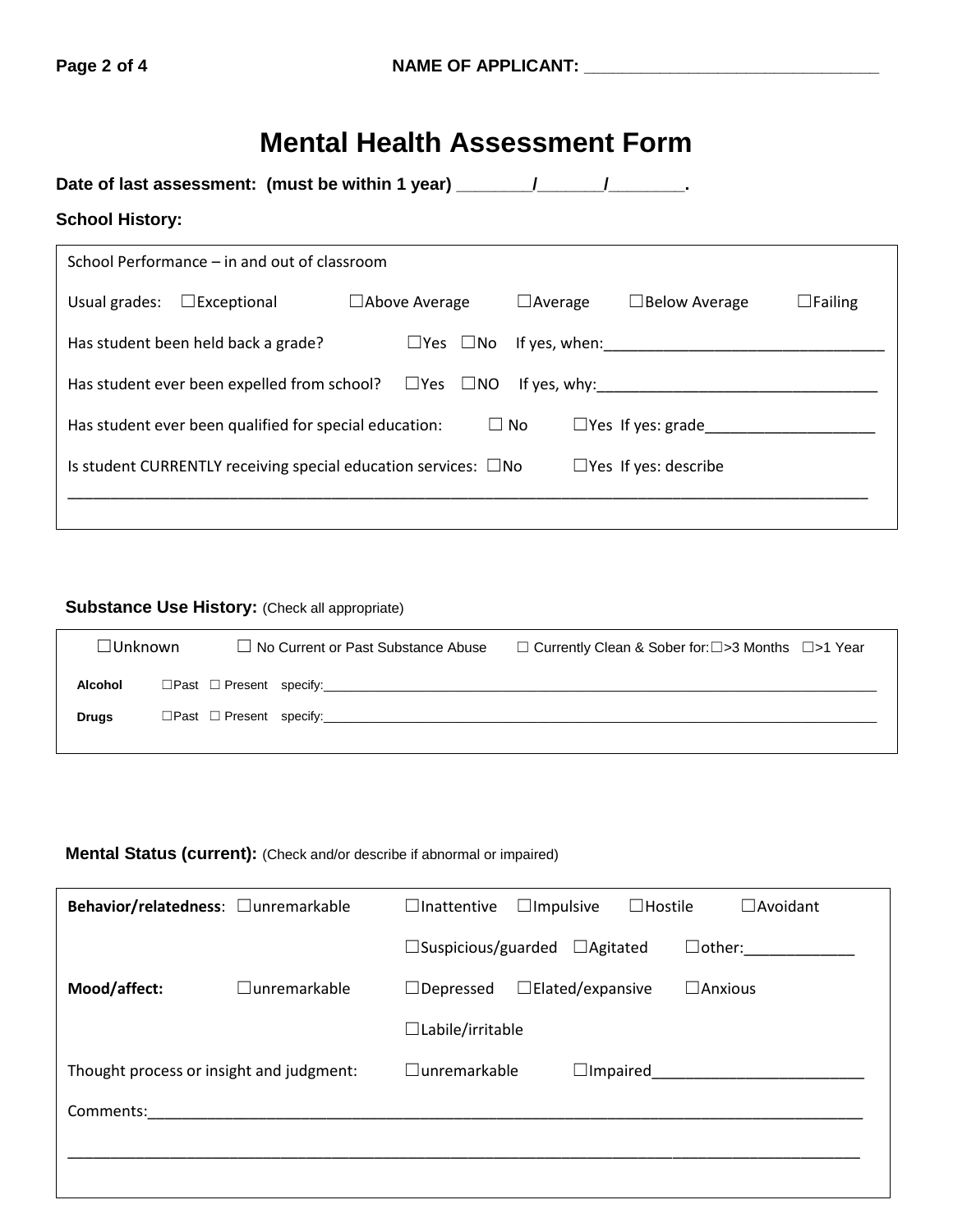# **Mental Health Assessment Form**

**Risk History(current):** (Check all that apply)

| $\Box$ Physical Abuse              | $\Box$ Suicide Ideation                              |  |
|------------------------------------|------------------------------------------------------|--|
| $\Box$ Suicide Attempt             | $\Box$ Self-injurious Behavior                       |  |
| □ Assaultive Behavior              | □ Trauma or Loss in Family                           |  |
| □Inappropriate Sexualized Behavior | □Witness to Community Violence                       |  |
| □Witness to Domestic Violence      | □ Behavior Influenced by Delusions or Hallucinations |  |
| $\Box$ Sexual Abuse                |                                                      |  |
|                                    |                                                      |  |
| Comments:                          |                                                      |  |
|                                    |                                                      |  |
|                                    |                                                      |  |
|                                    |                                                      |  |

**Diagnostic Impression:** (Check all that apply)

| $\Box$ Anxiety<br>$\Box$ Attention Deficit Hyperactivity Disorder (ADHD)<br>$\Box$ Attention Deficit Disorder (ADD) |                         |                             |            |                         |  |  |
|---------------------------------------------------------------------------------------------------------------------|-------------------------|-----------------------------|------------|-------------------------|--|--|
| $\Box$ Bipolar<br>$\Box$ Depression                                                                                 |                         | $\Box$ Personality Disorder |            | $\square$ Mood disorder |  |  |
| $\Box$ Executive function disorder $\Box$ Autism Spectrum Disorder<br>$\Box$ Asperger's Syndrome                    |                         |                             |            |                         |  |  |
| $\Box$ Anorexia/Bulimia                                                                                             | $\square$ Schizophrenia | $\Box$ Other                |            |                         |  |  |
| <b>Functional Impairment:</b>                                                                                       |                         |                             |            |                         |  |  |
| <b>Family Relations</b>                                                                                             | $\Box$ None             | $\Box$ Mild                 | $\Box$ Mod | $\Box$ Severe           |  |  |
| <b>Peer Relations</b>                                                                                               | $\Box$ None             | $\Box$ Mild                 | $\Box$ Mod | $\sqsupset$ Severe      |  |  |
| <b>School Performance</b>                                                                                           | $\lrcorner$ None        | $\Box$ Mild                 | $\Box$ Mod | $\Box$ Severe           |  |  |

**Treatment History (current and past year):** (Check all appropriate and comment below)

| □Psych Hospitalization (dates: _________________) |               |                      |              |                     |
|---------------------------------------------------|---------------|----------------------|--------------|---------------------|
| □Substance Abuse Program (dates: ______________)  |               |                      |              |                     |
| □Psych Medication (past two years)                |               |                      |              |                     |
| <b>Medication Name</b>                            | <b>Dosage</b> | <b>Time(s) Given</b> | Date started | <b>Date Stopped</b> |
|                                                   |               |                      |              |                     |
|                                                   |               |                      |              |                     |
|                                                   |               |                      |              |                     |
|                                                   |               |                      |              |                     |
|                                                   |               |                      |              |                     |